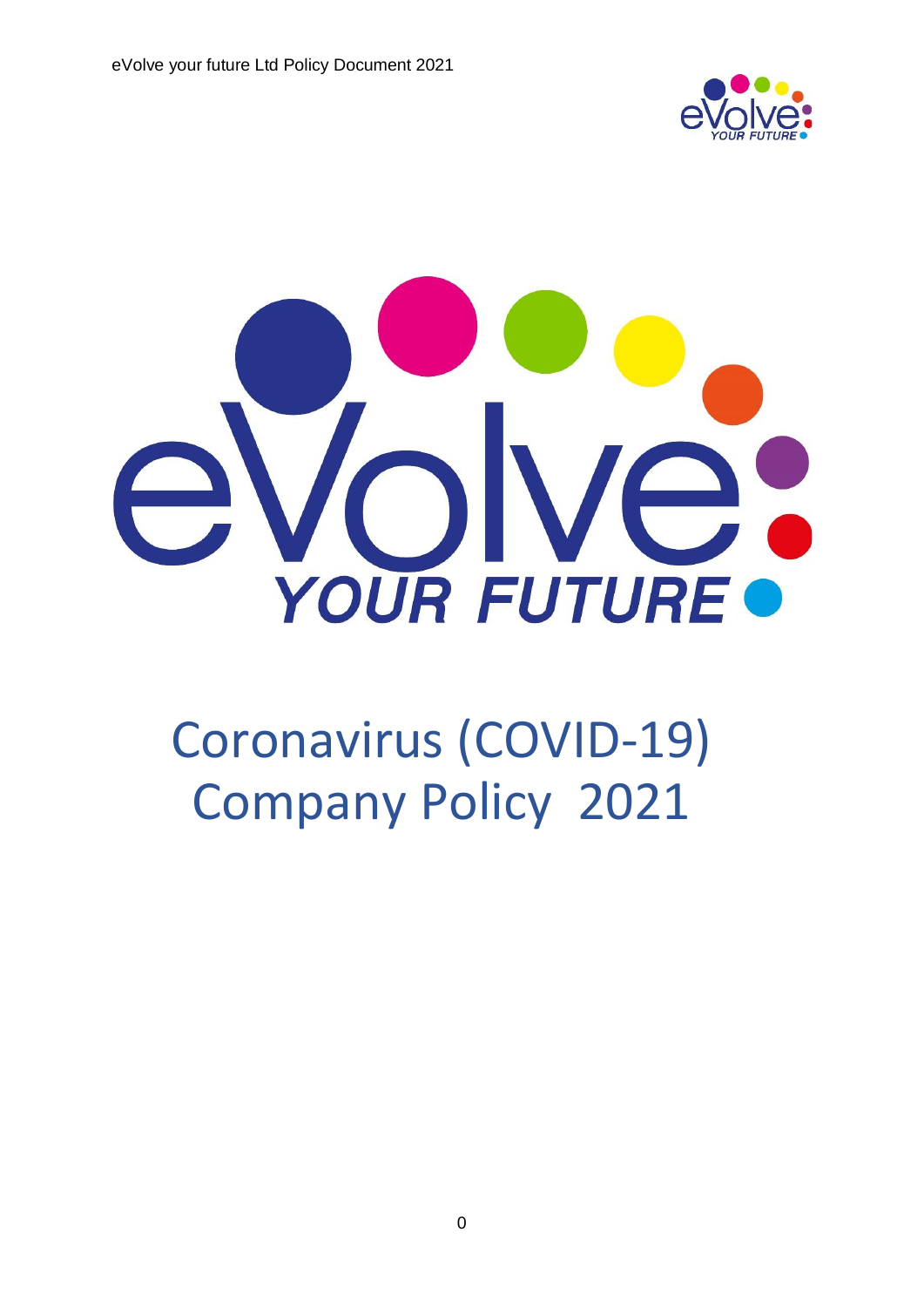

### Contents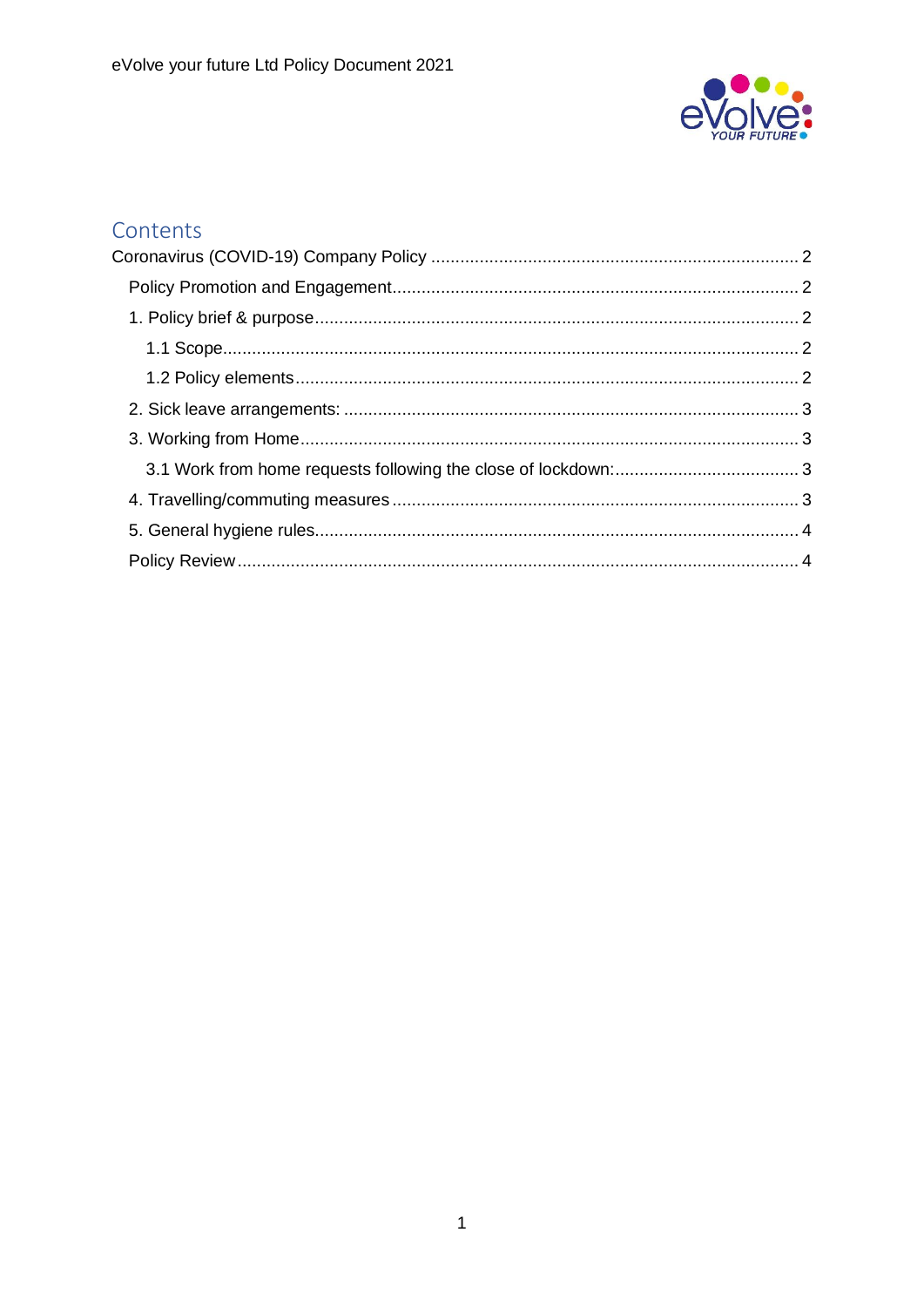

## <span id="page-2-0"></span>Coronavirus (COVID-19) Company Policy

#### <span id="page-2-1"></span>**Policy Promotion and Engagement**

All staff working for eVolve your future Ltd are required to read our policy documents and sign to confirm that they have done so.

EYF policies are reviewed annually unless there is a legislative or ethical reason for change to policy during the year. All colleagues are provided with an update document detailing any changes that have occurred following the last review. Each review is dated and version controlled. These changes are discussed in Team meetings with all staff and the understanding of these updates is also confirmed by a signature sheet.

Policies are in place to ensure that the company and it's staff are compliant with statutory legislation, partner regulations and the company specific requirements.

All relevant Policies can be accessed from the eVolve your future website, found at:

#### [www.evolveyourfuture.co.uk](http://www.evolveyourfuture.co.uk/)

Learners are made aware of the availability of these policies when they are signed up to our courses.

Policies are available to partners on request.

#### <span id="page-2-2"></span>**1. Policy brief & purpose**

This company policy includes the measures we are actively taking to mitigate the spread of coronavirus. You are kindly requested to follow all these rules diligently, to sustain a healthy and safe workplace in this unique environment. It's important that we all respond responsibly and transparently to these health precautions, eVolve Your Future Ltd assure you that we will always treat your private health and personal data with high confidentiality and sensitivity.

This coronavirus (COVID-19) company policy is susceptible to changes with the introduction of additional governmental guidelines. If so, we will update you as soon as possible by email.

#### <span id="page-2-3"></span>1.1 Scope

This coronavirus policy applies to all of our employees who physically work in our office(s). We strongly recommend to our remote working personnel to read through this action plan as well, to ensure we collectively and uniformly respond to this challenge.

#### <span id="page-2-4"></span>1.2 Policy elements

Here, we outline the required actions employees should take to protect themselves and their coworkers from a potential coronavirus infection.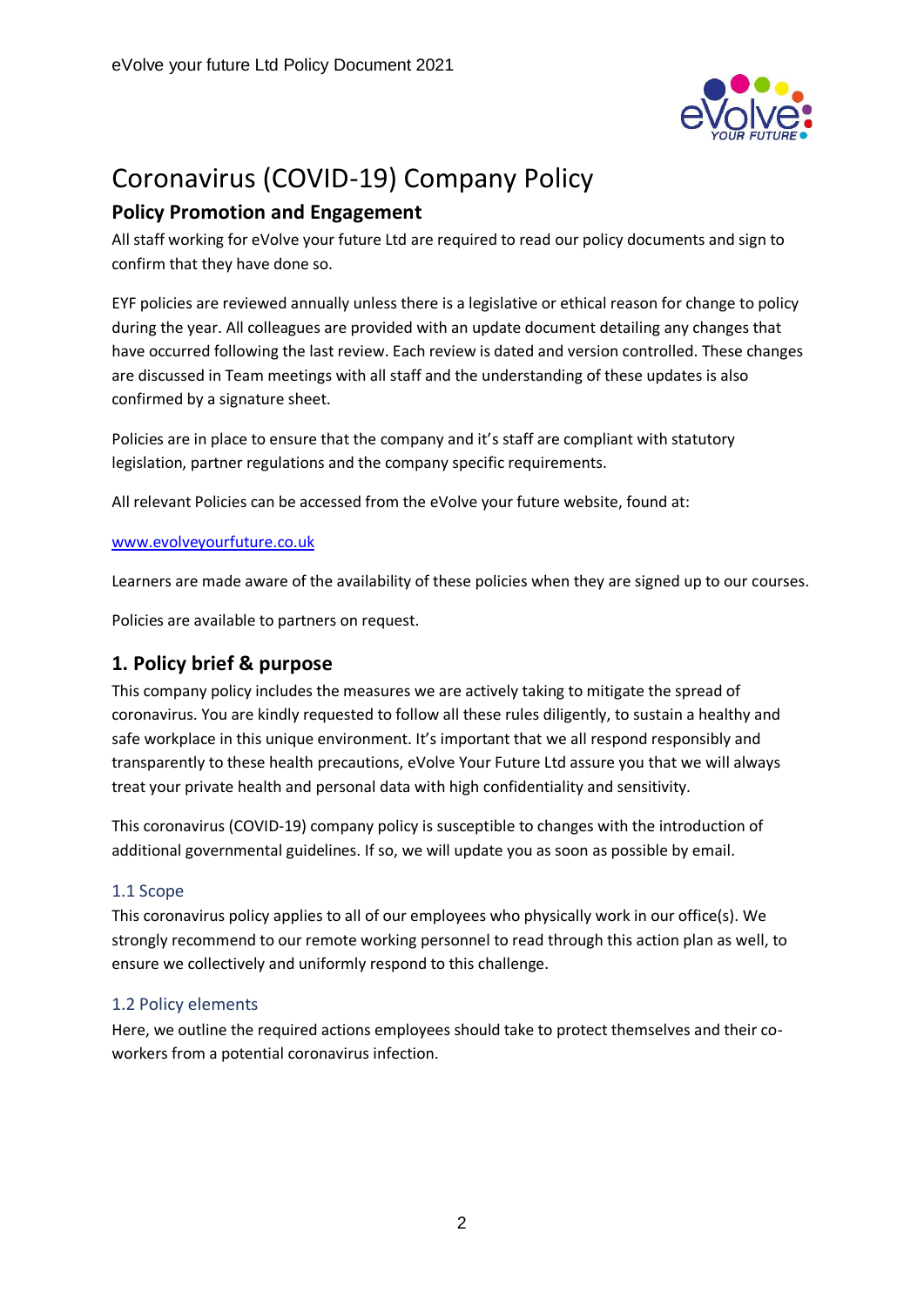

#### <span id="page-3-0"></span>**2. Sick leave arrangements:**

- If you have cold symptoms, such as cough/sneezing/fever, or feel poorly, request sick leave or work from home.
- If you have a positive COVID-19 diagnosis, you can return to the office *only after* you have fully recovered, with a doctor's note confirming your recovery.

#### <span id="page-3-1"></span>**3. Working from Home**

At the commencement of the lockdown period, all employees and associates of eVolve Your Future Ltd are required to work from home. To do this safely, employees and associates should complete a working from home risk assessment. This should be submitted to the relevant line manager.

#### <span id="page-3-2"></span>3.1 Work from home requests following the close of lockdown:

- If you are feeling ill, but you are able to work, you can request to work from home.
- If you have recently returned from areas with a high number of COVID-19 cases (based on Government announcements), we'll ask you to work from home for 14 calendar days and return to the office only if you are fully asymptomatic. You will also be asked not to come into physical contact with any colleagues during this time.
- If you've been in close contact with someone infected by COVID-19, with high chances of being infected yourself, request work from home. You will also be asked not to come into physical contact with any colleagues during this time.
- If you're a parent and you have to stay at home with your children, request work from home. Follow up with your manager or departmental leader to make arrangements and set expectations.
- If you need to provide care to a family member infected by COVID-19, request work from home. You'll only be permitted to return to the office 14 calendar days after your family member has fully recovered, provided that you're asymptomatic or you have a doctor's note confirming you don't have the virus. You will also be asked not to come into physical contact with any colleagues during this time.

#### <span id="page-3-3"></span>**4. Travelling/commuting measures**

- All work trips and events will be cancelled/postponed until further notice.
- In-person meetings should be done virtually where possible, especially with non-company parties (e.g. candidate interviews and partners).
- If you normally commute to the office by public transportation and do not have other alternatives, you can request to work from home as a precaution.